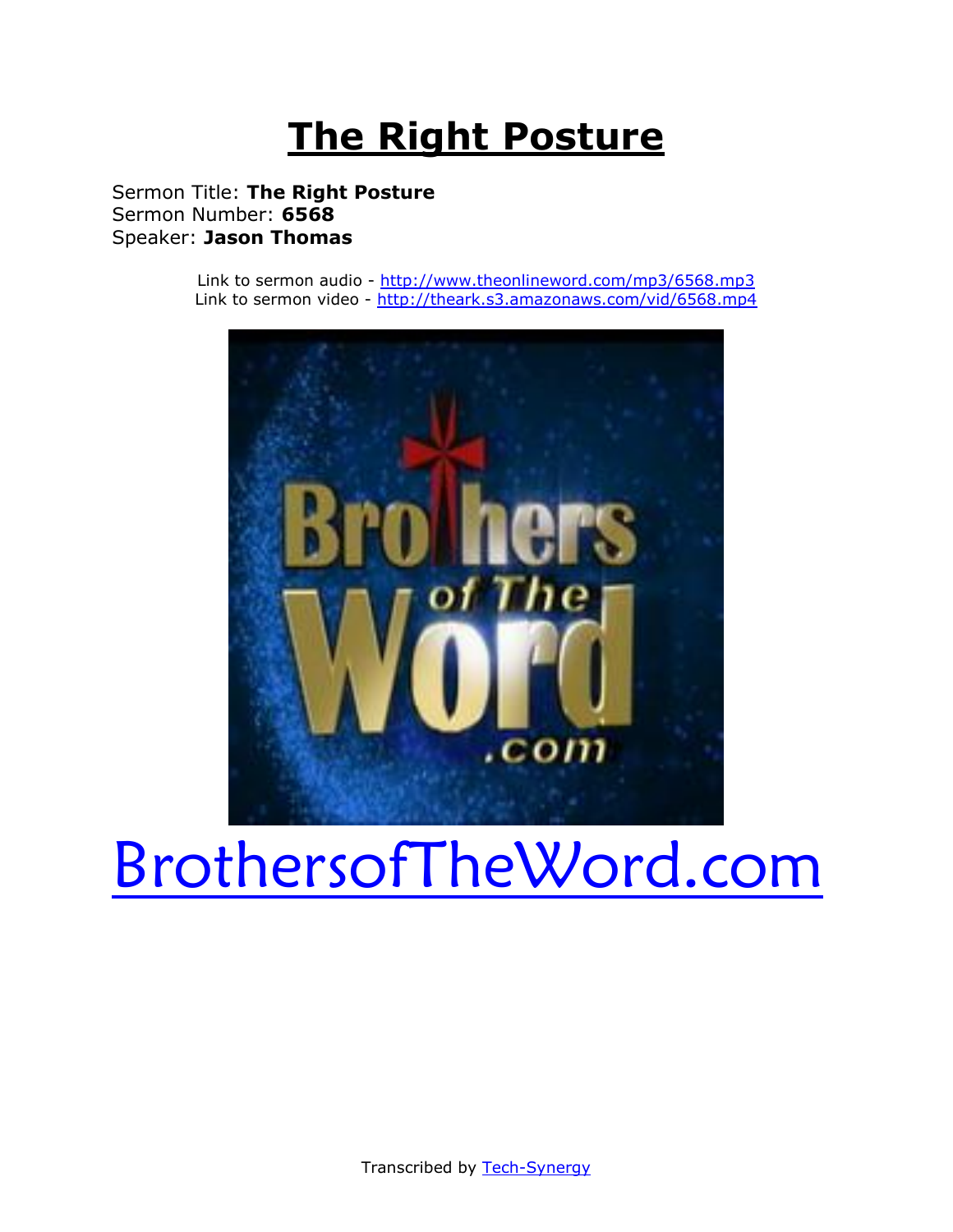Jason Thomas: Success is about what you do for you, but significance is always about what you do for other people.

Female: You are listening to brothersoftheword.com. This is the message titled, "The Right Posture" by Jason Thomas. This message is number 6568.

(Music Playing: 00:00:13 - 00:00:25)

And now for "The Right Posture".

Jason Thomas: Welcome to Brothers of the Word because brothers and sisters, we all need the Word. I don't want to waste any time. I love for us to jump in to the scripture tonight. We are going to be in the Gospel of Mark Chapter 10 and I'm going to be sharing what's likely a familiar story to most of us, but I really trust and pray that God will give us fresh eyes to see it. Some of you all may be wondering, you know, man, you look a little slimmer since the last time we saw you and that would be justified. My wife and I went on this vegan journey for the month of January. I made it to about February the 4th or 5th, until I have to have a piece of chicken, but I feel great. I feel better than I have probably in 20 years and I think what's amazing and it is I believe God wants to speak to us from this familiar passage that I think most of us have probably heard a lot, but I believe there's fresh revelation in it if we will tune our hearts to heaven.

> So everybody, in Mark 10. Right. I was trying to make sure we were all there. We're going to start in Verse 17, a story this rich young ruler. Beginning in Verse 17, the scripture says, "And as He was setting out on his journey, being Jesus, a man ran up and knelt before him and asked him, "Good Teacher, what must I do to inherit eternal life?" And Jesus said to him, "Why do you call me good? No one is good except God alone. You know the Commandments. Do not murder. Do not commit adultery. Do not steal. Do not bear false witness. Do not defraud. Honor your father and mother." And he said to Him, "Teacher, all these I have kept from my youth." And Jesus, looking at him loved him and said to him, "You lack one thing." Everybody say, "One thing"

Crowd: One thing.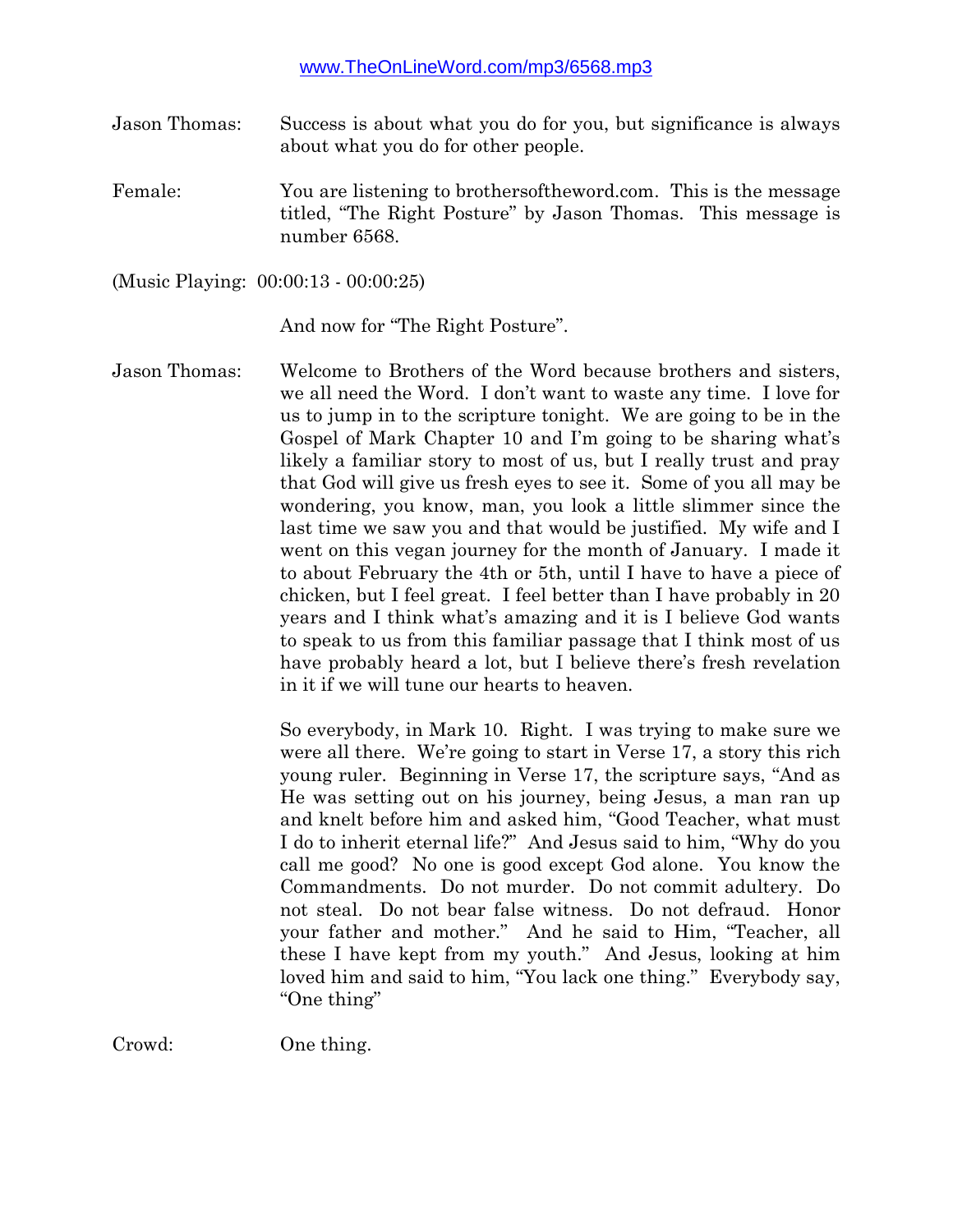Jason Thomas: He said, "Go, sell all that you have and give to the poor and you will have treasure in heaven and come follow me." Disheartened by the saying, he went away sorrowful for he had great possessions. And Jesus looked around and said to his disciples, "How difficult it will be for those who have wealth to enter the kingdom of God." And the disciples were amazed at his words. But Jesus said to them again, "Children, how difficult it is to enter the kingdom of God. It is easier for a camel to go through the eye of a needle than for a rich person to enter the kingdom of God." And they were exceedingly astonished and said to Him, Then who can be saved?" And Jesus looked at them and said. "With man, it is impossible but not with God for all things are possible with God."

> And Peter began to say to Him, "See? We have left everything and followed you." And Jesus said, "Truly I say to you, there is no one who has left his house or brothers or sisters or mother or father or children or lands for my sake and for the gospel who will not receive a hundredfold now in this time. Houses and brothers and sisters and mothers and children and lands with persecutions and in the age to come, eternal life, but many who are first will be last and the last, first."

> Let's pray together. Jesus, thank you so much for the power of your word that continues to reverberate throughout the generations. God, I thank you that there is absolutely nothing, no power that is lost from your word is still as powerful as it was spoken thousands of years ago as it is today. And so I thank you that here in 2021, we get to be able to behold your word and learn about your life and learn about your truth. And God, I pray that by your spirit, you will give us discernment and boldness and courage to be able to strip away the things that keep us from living the fullness of what you've called us to live. And God, for every person that's in this space, every person that's joining us online, God I pray that you would meet us all where we are and draw us to the place that you would have us to be. So Lord, we thank you and we love you and we pray these things in Jesus' name. Amen.

> So, I love the fact that kids often time have a mindset of what do I need to do to be able to receive X? So, as a kid for me, it's like, "Mama, tell me what I need to do to be able to, you know, get a new video game or get a new pair of Jays(ph) or get a car or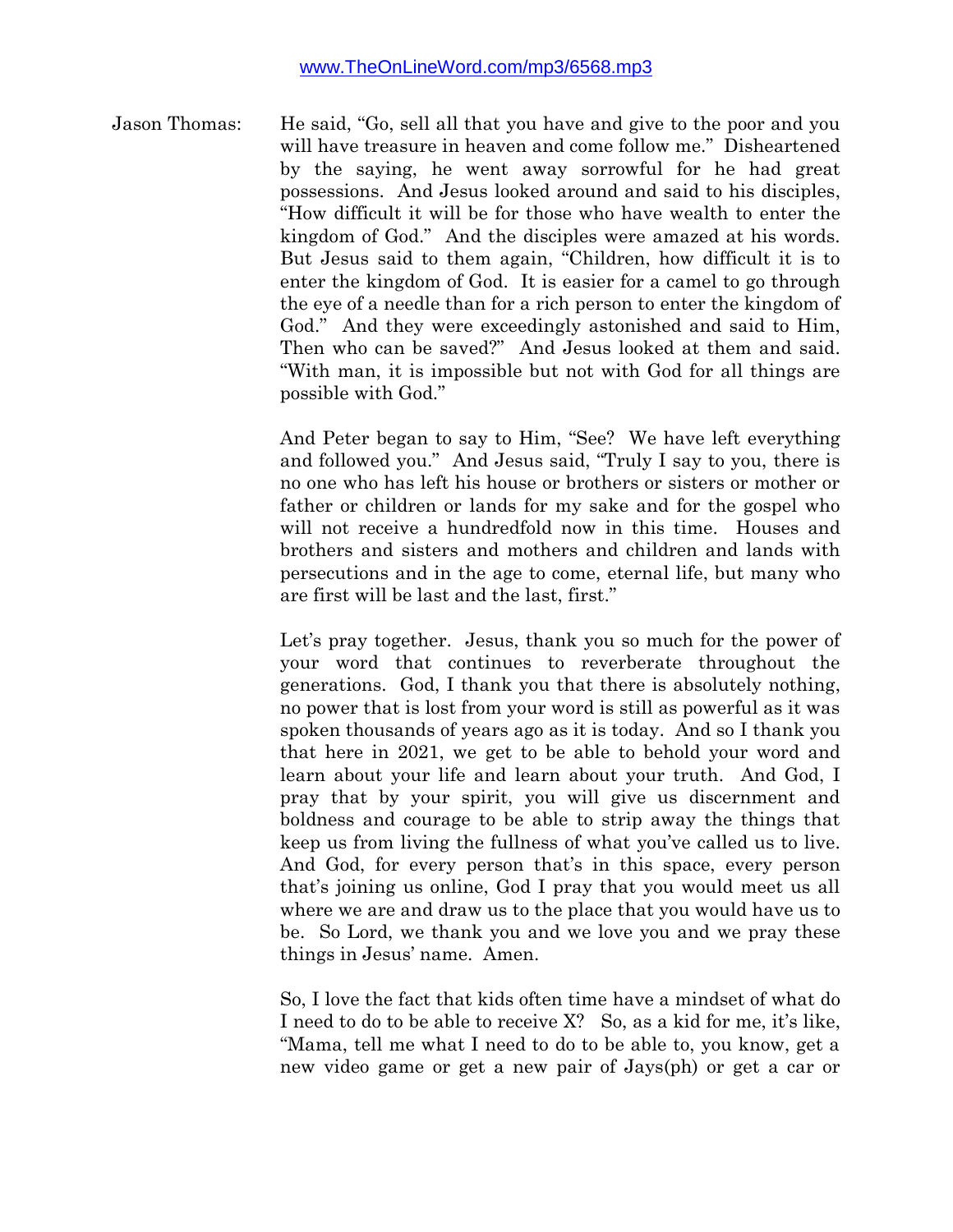whatever it is. And that's like this performance-based, "Hey, I got to do something to be able to receive something."

00:05:01

Right? And a lot of us, if we're honest, sometimes approach God with that same type of mindset, that same type of mentality. Man, if I'm just here every Thursday and Sunday, I know that guy's going to smile down on me in a different way than, you know, just the ordinary average Christians who just come on Sunday morning. You know what I mean? Everybody do that, but it takes a special person to get out in this nasty, ugly Atlanta weather on a Thursday night to get closer to Jesus, or maybe you have a mindset, maybe if I just increase my giving there, "Hey, God will take notice of me and he'll love me a little bit more." It might be, "You know, I'm just going to commit more time in prayer and I'm going to commit more time serving and I'm going to do all these things." And Jesus is like, "I appreciate it, but I love you because you're made in my image. You're created after my likeness."

And I know for me, that's not really the mentality, like I didn't get to bring home good grades in order to get some. I got to bring home good grades because my mama was a teacher, my daddy was a lawyer, my grandparents were teachers and they expected it. So, the motto was, in the Thomas house was, "Hey, we care more about who you're becoming than what you have. We love you and if it's possible, we'll get you stuff, but that's not really our motivation." And so, we land tonight at the story of this rich young ruler. And I love it because he's honest and he's real and Jesus, we're getting close to the end of his life and he's in this season of having these discipleship kind of dialogues that are going on. And as he's on his journey, he's on a mission, he's doing what God has called him to do and he's like, "Hey, Jesus, what must I do to inherit eternal life?"

Now, let's just think about this for a second. It's an honest question. How does an inheritance work? How does an inheritance work? Don't talk back to me. I don't know if that's not allowed. Say it again? Somebody got to die. Somebody got to die in order for you to get an inheritance. So, he's coming up and saying, "Good teacher, hey, thank you for your time. What must I do to inherit eternal life?" And Jesus like, "I don't know if you really understand what you're asking me for because you--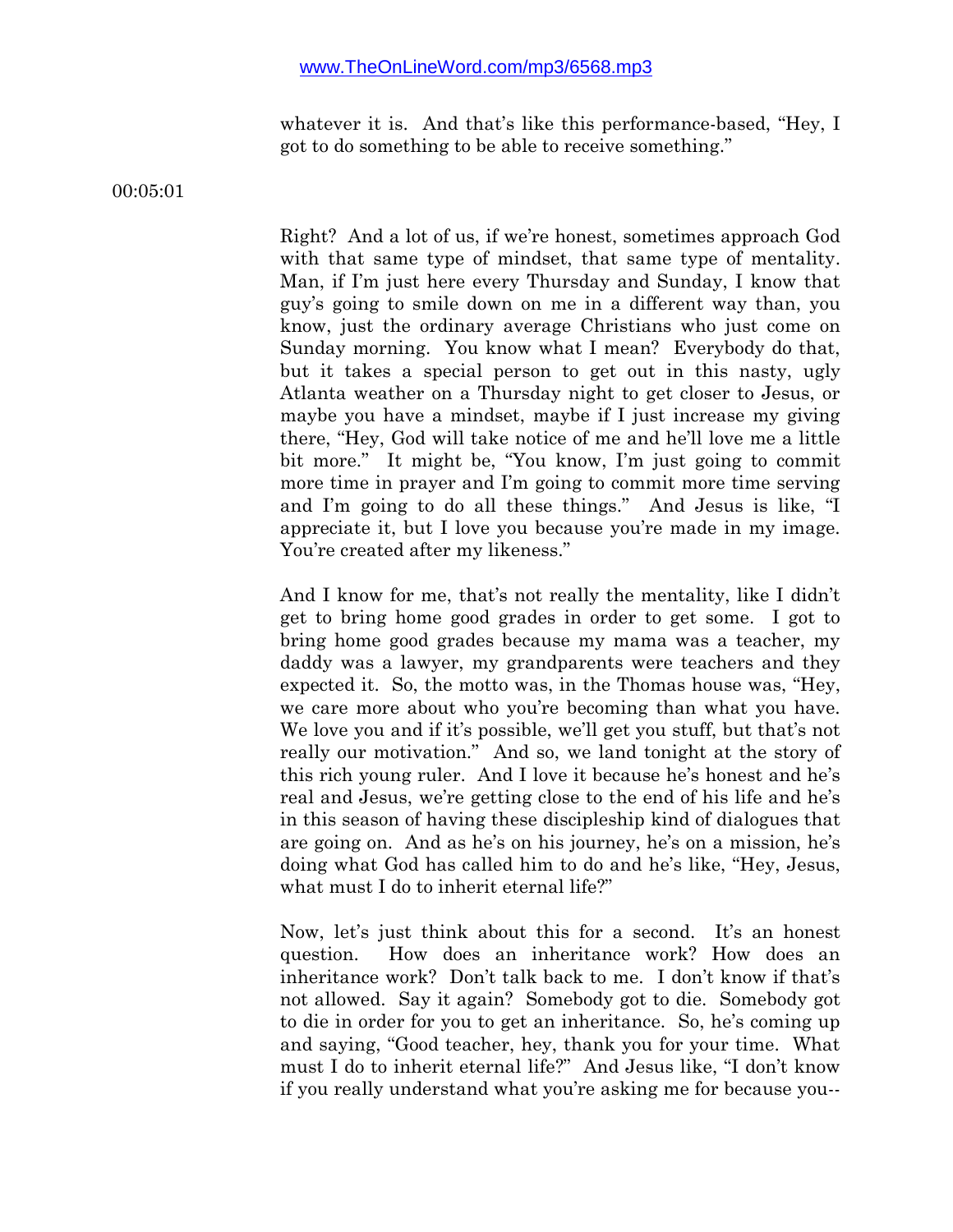when you say inherit, I hope you know that somebody has got to die." Okay? So, that's clue number one. But he says, "Good teacher, what must I do to inherit eternal life?" and Jesus understood, he discerned, he could tell by the way that this kid approached him that this kid, instead of having childlike faith and trust and complete surrender to God, he's been depending on what he could pull out of here to be like, how can I get ahead based on what's in my wallet? How can I get ahead based on my status? How can I get ahead on leveraging relationships that I have? And Jesus is like, "Man, I know the cross is awaiting me soon, but I love that God ordained this kind of moments." For this young man to say, "Hey, what must I do to inherit eternal life?"

So, that's where we start. That's where it starts to get good and I love off the rip. Jesus is like, "Why do you call me good because nobody is good except God. So, if you young man are telling me that I'm a good teacher, I just want you to understand what you're saying. When you're saying good teacher, what must I do to inherit eternal life, you're saying that you subscribe with the notion that Jesus is God." Jesus said nobody is good but God. So, if you're saying good teacher, you're just acknowledging that there's something different about you. All right? Nobody is good except for God. Now, what I want us to see in our time together tonight is just this process. Everybody say "process".

- Crowd: Process.
- Jason Thomas: Life is a process. And this young man, this rich young ruler is going through a process and he's being vulnerable and he doesn't even realize that we are learning from his life over 2,000 years later. So, this is what I want us to see. All right? As he was setting out on his journey, a man ran up and knelt before him. All right? So, Jesus is rolling through town and this rich young ruler who has status, he's got power, he's got influence, he runs up to Jesus. And the first thing he does is he gets down because he understands that his posture has to be right. Whenever you come into the presence of Jesus, it's about having the right posture. So, he took the posture of humility. He got in Jesus' presence. He had all the money, he had all the wealth, he had all the possessions, he had all the stuff, but his first thing was just to kneel in the King's presence.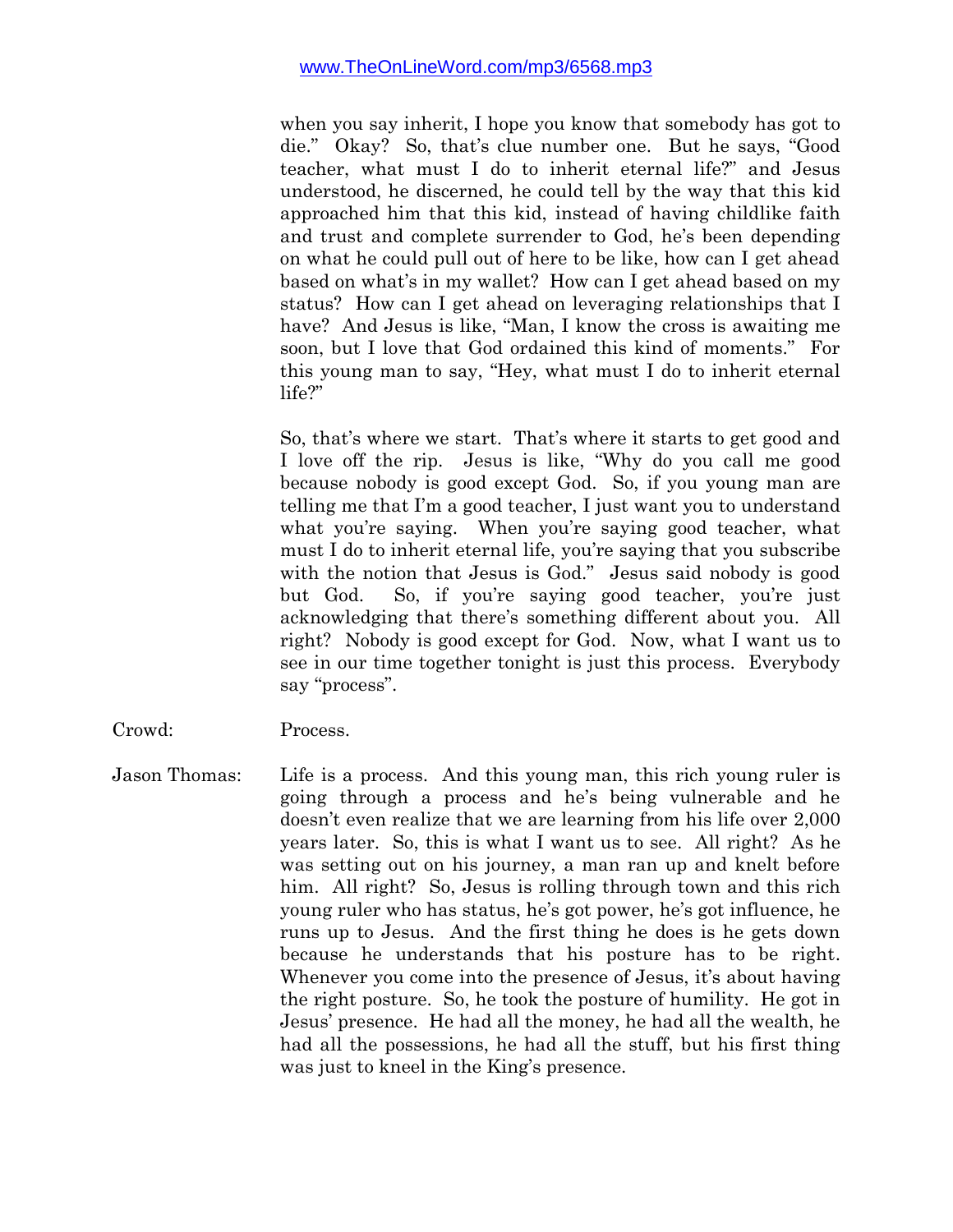Somebody say "humility".

Male: Humility.

Jason Thomas: It's not thinking less of yourself. It's is thinking of yourself less. It's acknowledging that God, I don't have it all. God, I don't know it all. But I'm going to humble myself in your presence. So, the first thing he had was the right posture. Everybody say "right posture".

Crowd: Right posture.

Jason Thomas: All right? So, he starts off and then he says to him, "Good Teacher, what must I do to inherit eternal life?" Now, just quick survey. Is that a good question to ask? I mean, if you had Jesus, you know, right in front of Jesus, help a brother out.

00:10:00

Tell me what I got to do to inherit eternal life, right? So, he starts off with the right posture. He's humble in God's presence, but then we see secondly that he's smart enough to ask the right questions. Right? So we got humility. He understands that if I ever want to thrive, if ever I want to lead, if ever I want to exist at the highest level, I got to be willing to follow Jesus' lead and take the humble form of a servant. So, humility and servanthood in the kingdom of God are synonymous. We see it time and time again in the gospel. The greatest among you shall be servant of all. The first will be last. And so we got the humility thing. He's got the posture right. Then he asked the right questions because if we are honest, is our questions that get us to the place that we need to be.

Now, I know nobody did this but me, but you know, there was this temptation in school to have a question in class and you'd be sitting there too scared to ask because you don't want to look stupid or lame or somebody call you. Look at him, oh, question ask himself. Said, look at him asking questions and everybody else in the class got the same question, but this rich young ruler understood that asking the right questions help to point you in the right direction. So he's got the right posture. He's got the right questions. Jesus isn't offended by our questions. He's not turned off like who are you to doubt me? He said, "Love the Lord your God with all your heart, your mind, your soul, and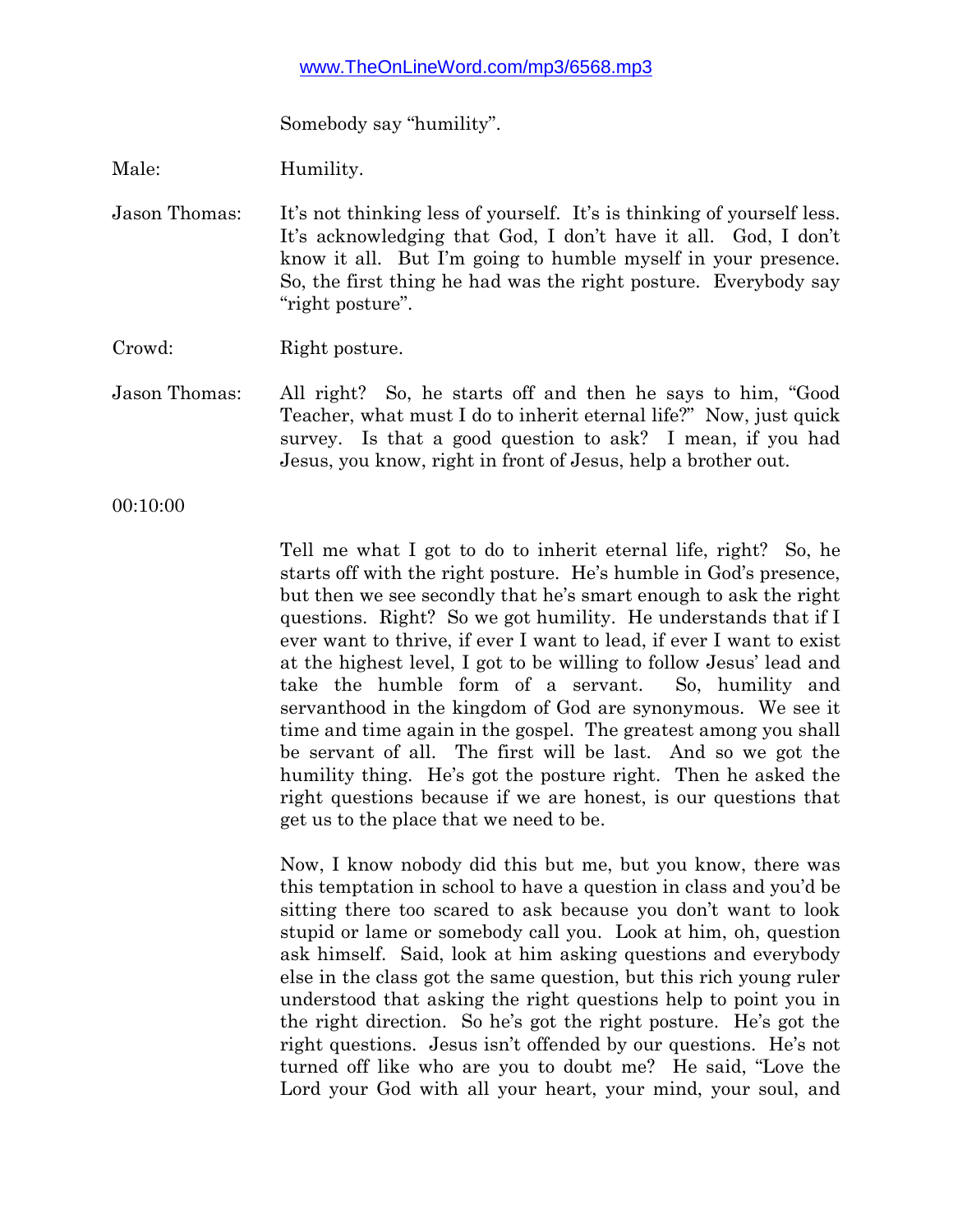your strength." He's given us the ability to process and analyze and he'll throw stuff in your life and you're like, "God, I don't know what this means" and he's like, "Good. Keep asking questions." Keep the right posture, keep the right question and then he's feeling kind of good and then we get to this point, Jesus says, "Why do you call me good? Nobody is good, but God."

And what's the next thing he tells him? "You know the Commandments. Don't steal. Don't murder. Don't commit adultery. Don't defraud. Honor your father and your mother. You know these things." And what was his response? He said, "Teacher, I've been doing that my whole life. Since I was a young boy, since I was coming up, since I was this little, I've known what I'm supposed to do."

So, the rich young ruler shows up in Jesus' life with the right posture, the posture of humility. He moves, he begins to ask the right question. What must I do to inherit eternal life? That's the game-winning question right there. And then, he has this engagement with Jesus and he's like, "Jesus, I got the right actions. I know what to do." But how many of you all will be honest because God will see it anyway if you put your hand up or not. But how many all know we can be obedient in our actions, but disconnected and disengaged in our hearts?

And so he goes to Jesus. He's like, Jesus, I know that stuff. That's the first thing I learned in Sunday school. I remember songs, all of it. I know the right stuff to do. And Jesus is like, well Jesus looked at him and he loved him and he said to him, "You lack one thing. Go sell all that you have and give to the poor and you will have treasure in heaven and come follow me." Everybody say, "uh-oh".

Crowd: Uh-oh.

Jason Thomas: We got the posture. Pastor Elijah, we're good. We got the posture. We got the humility thing going on. We got the right questions. We got the right actions. We know what to do and Jesus says, "Good job. Good job." But let me just slow you down one second. I love even before he took the time to shift everything for this rich young ruler. I want you to notice what he did. Scripture says, Jesus Verse 21, looking at him. He looked him in the eye balls. He acknowledged him. He affirmed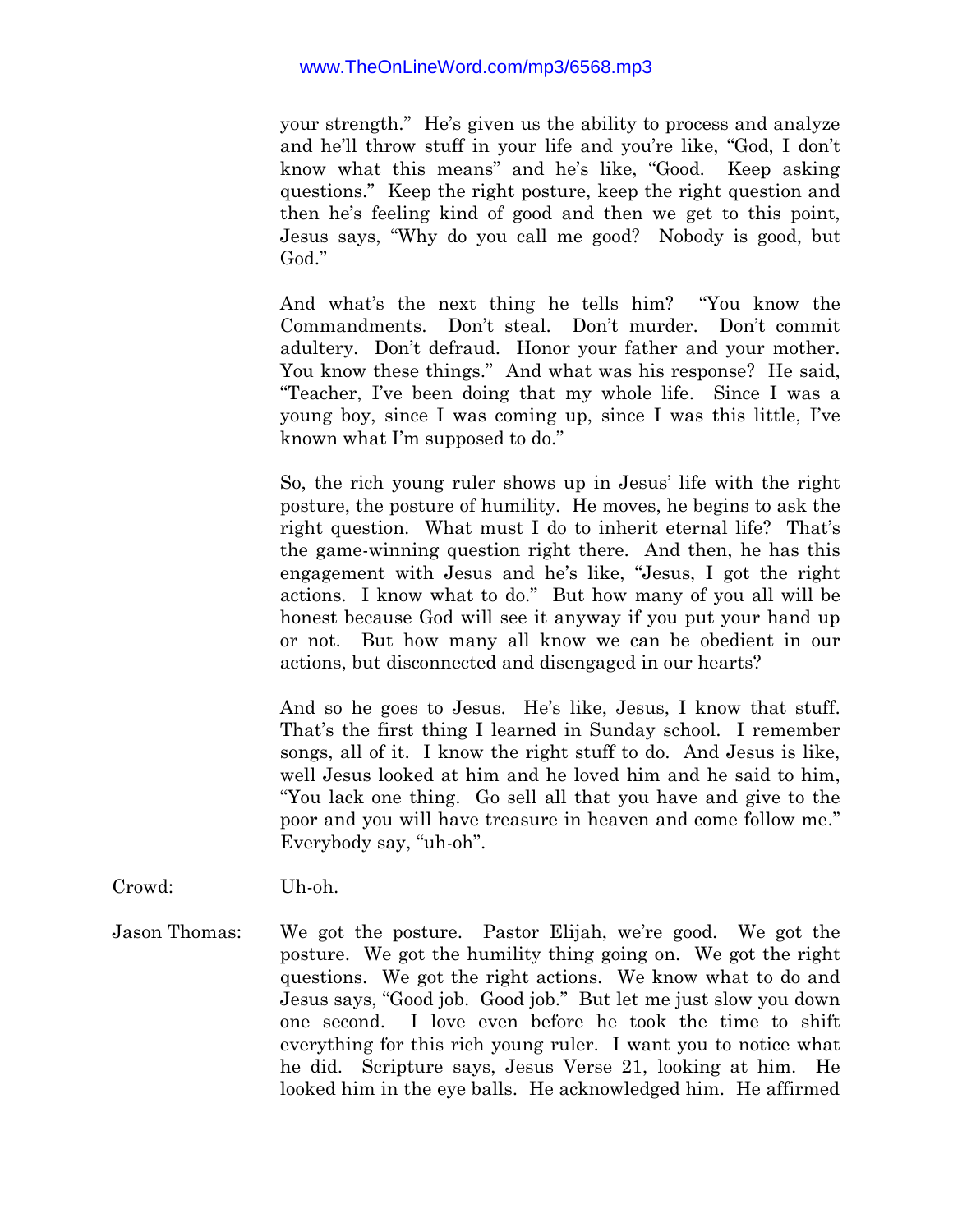his worth and his value. He looked at him because he knew that there was about to be some hard truths and this kid's world was about to be rocked, but he looked at him. He acknowledged him. And then scripture says he loved him and my Bible right here, I circled it, loved him. Because how many all know that sometimes even with people you love, you got to share some hard truth?

And so, Jesus loved this young man because he was willing to have a tough conversation. He was willing to engage with him. He was willing to listen to him. He was willing to listen to not merely the words that came out of his mouth, but he was willing to listen to the real issues that came out of his heart. Yes, this young man was really interested and concerned and wanted to know about how to inherit eternal life, but the bigger question that this young man had was I think this whole wealth and possessions and accumulation of stuff, I've used this as a barricade from dealing with some of the real stuff and the real issues that are in my heart.

It was a cover-up. It was a way for him to not have to deal with the stuff that he needed to deal with, but Jesus started by making sure that he looked at him.

00:15:00

And then he loved him and from that place, then he was able to speak the truth in love to him. Because it's very difficult for people to receive when they know that there's no love there. My boys, I can discipline them and love to correct a behavior, but they know at the heart of it is daddy loves me. Daddy has my best interest at heart. My friends, my family, my wife, they know even at times where there has to be difficult conversation, it's from a seedbed of love. And so that's where this young man is. So, Jesus is like thank you. God bless you. Right posture. Keep living a life of humility. Right questions. Keep asking. Keep analyzing. Keep digging. Keep going. Right actions.

I want you to do the right thing, but I want you to do it for the right reasons. So, he says you can do all that stuff., but there's one thing that you're missing and this is what affects it. Go, sell everything you got, give the money to the poor and then after that, come follow me. Everybody say, "wrong affection". He had the right posture. He knew the right questions. He knew the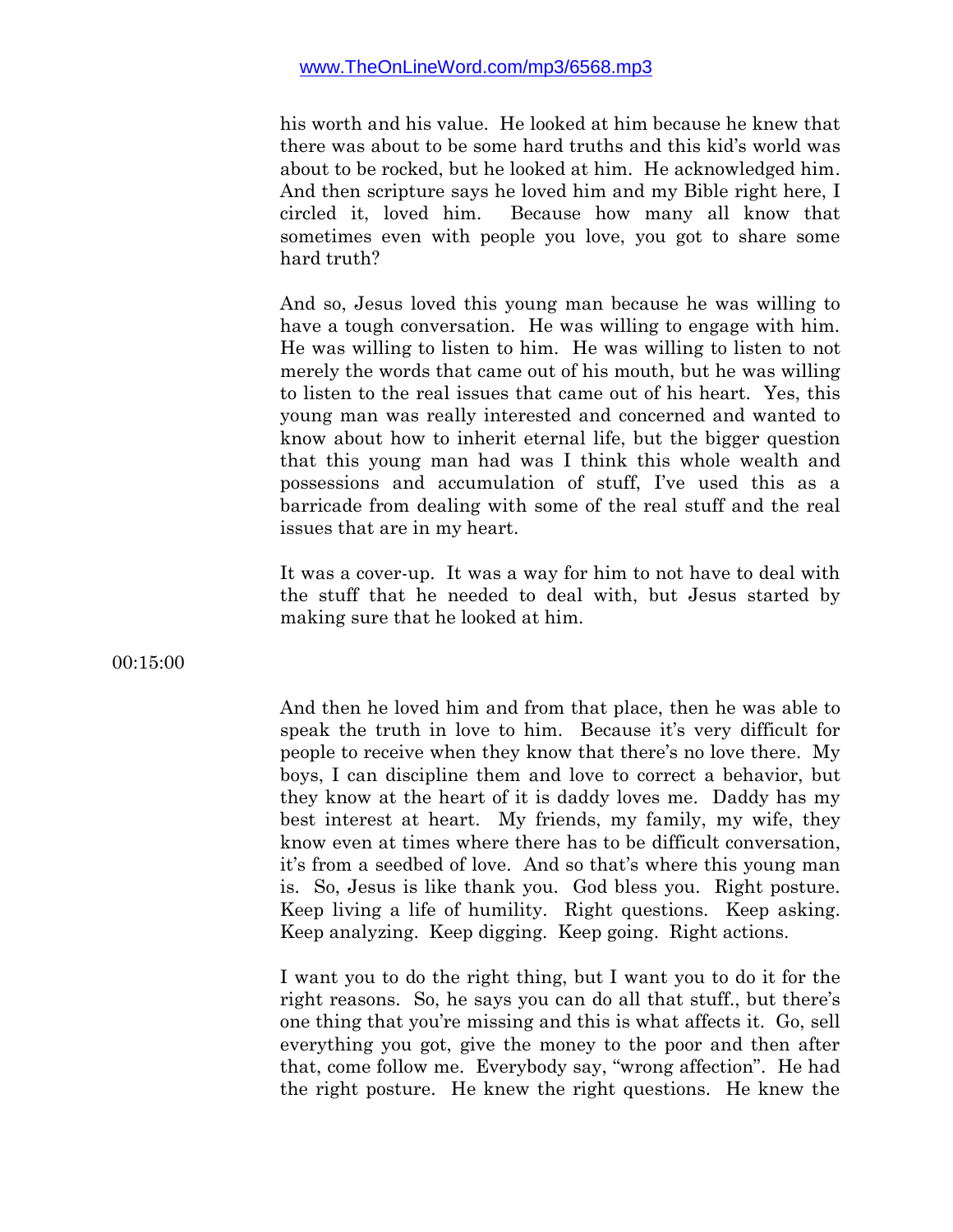right actions, but he had wrong affections. Because the saddest part about this is not merely that this dude had stuff, but we see and we understand that stuff had him. Stuff consumed him. This man had replaced his trust in Jesus with earthly riches. So, what was Jesus attempting to get them to realize, to get us to realize?

Here are a few things I want us to take away. The first thing is that our focus must be on Jesus. He's like, it's about having your focus in the right place. Because our lives, if we are honest, and we are authentic and we're vulnerable and we're transparent, our lives get off track when we take our focus off of him. When we start to pursue our own way and chasing after our own desires instead of, "God, what are you calling me to do?" So, our focus must be on Jesus.

The second thing is that we must learn to maintain proper priorities. We've got to maintain proper priorities. All right? The third thing is that our possessions have to be yielded to God. It it takes us making a daily confession and a daily declaration to say, "God, you own everything and I own nothing. God, it is all yours and you've been gracious to give to me to be able to steward." So, our possessions have to be yielded to him. We have to live life with loose hands, to say, "God, you have blessed me so much" and I will tell you, oh man, as honest as I can, like that just changes everything for you. My wife and I, we've developed a rhythm that every Friday, we just connect and we pray and we're like, who's on your heart? And we'll just shoot them a Venmo or cash and we'll like, "Hey, go get yourself a taco. Go get yourself a cup of coffee."

We're thinking about. We just want to encourage you and let you know that you're on God's radar and I can't tell you how many times that has turned into some people who were very far away from God. They'll say, "Man, I don't know what you did that for and there isn't a whole lot of money. They're like LeBron money, you know, I mean, it's just enough to get a little, you know, sandwich and fries or something, But they're like man, that most of my married guy friends I say, "Hey that's for a coffee date for you and your wife." They're like, "Man, I need to talk to you about what's going on with me and my wife." But it's just I love it because I'm like, "God, this doesn't belong to me."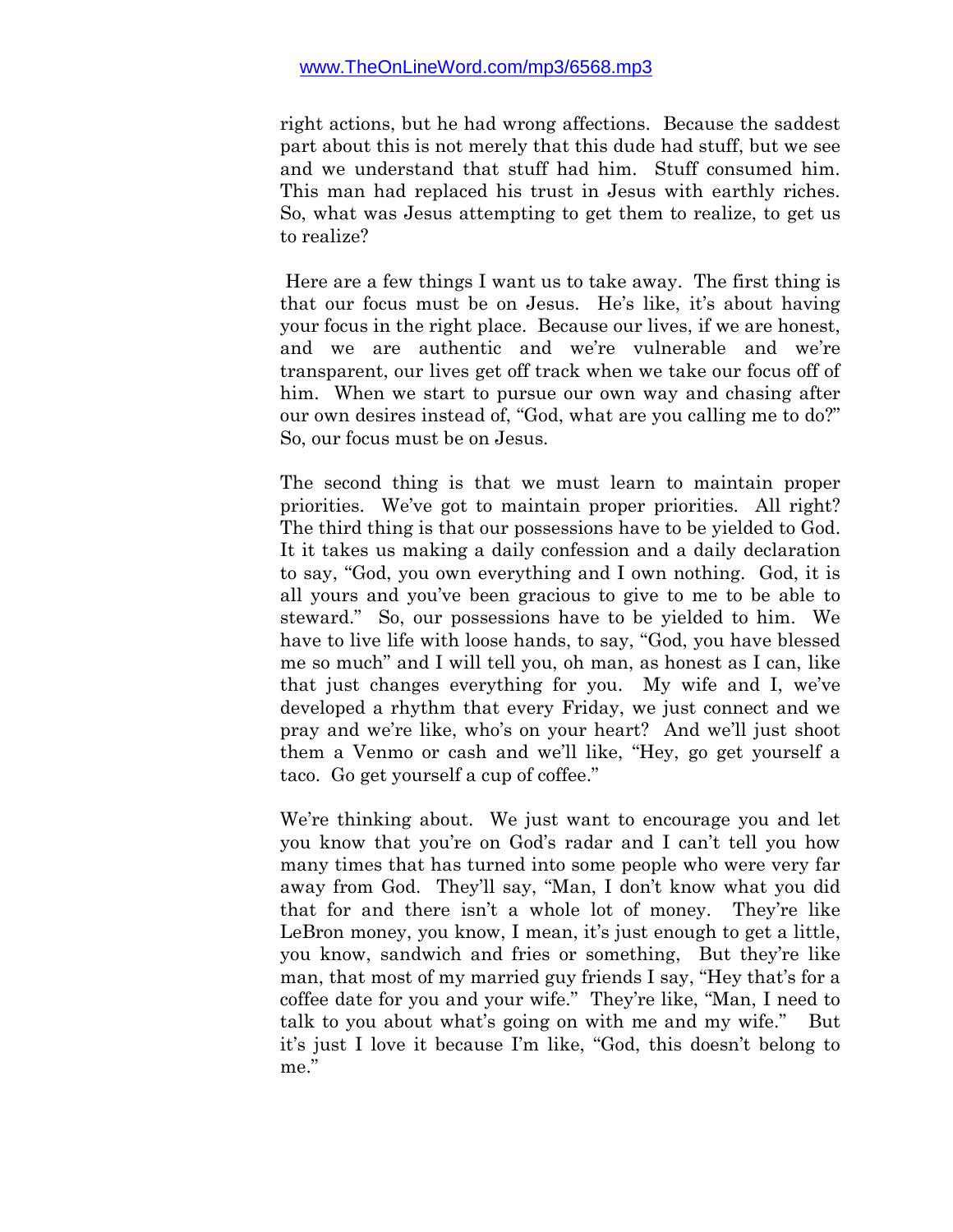I want to be faithful. I want to be sensitive that when you say move, move. When you say give, I want to give. When you say serve, I want to serve. So, we have to yield those things to him. And I – man, time flies. Jesus looked at him, loved him and said these things to him. And what was the guy's response? Did he say, "Jesus, you know what? You right." You got a change for a dinero(ph), you got change for a denarius. No. No, he was disheartened. He was heartbroken. He was -- he was crushed because he couldn't bring himself to separate from what he had chosen to define his life. Mind you, this man is having an interaction with Jesus Christ himself, the one who is able to change everything about his present and his future.

And he said, can't do it. He didn't repent. He was just heartbroken and he just walked away. He walked that walk of shame, just head hung low, can't do it. We don't have time to really dig into the second half of that, but what I want to remind us is that success is about what you do for you, but significance is always about what you do for other people. And I believe Jesus invades our lives not merely to make us successful. He changes our lives. He puts a burden and a passion for things in our hearts, so that we have no other choice but to run after that thing.

00:20:00

That we're not satisfied, we're at peace until we're operating in a place where we're completely yielded, where we are completely open handed, where we're living a generous and a compassionate and other focus life where it's like, God, I've got to focus on you. I've got to fulfill what you put me here in the earth to do. And this is my prayer. It is my heartfelt prayer that none of us take this posture of this rich young ruler. Our responsibility is to be faithful to him who has called us. Our responsibility is to walk uprightly before him because we love him, not because we're trying to twist his arm, not because we're trying to negotiate something, but we do it just because we love him. We can care for others. We can serve our spouses. We can love our children. We can challenge our friends from a place of love. But brothers and sisters, I just truly believe that as it landed, just all things truly are possible.

And Jesus after this interaction, I think this young man missed that because he had this warped perception that I've got stuff,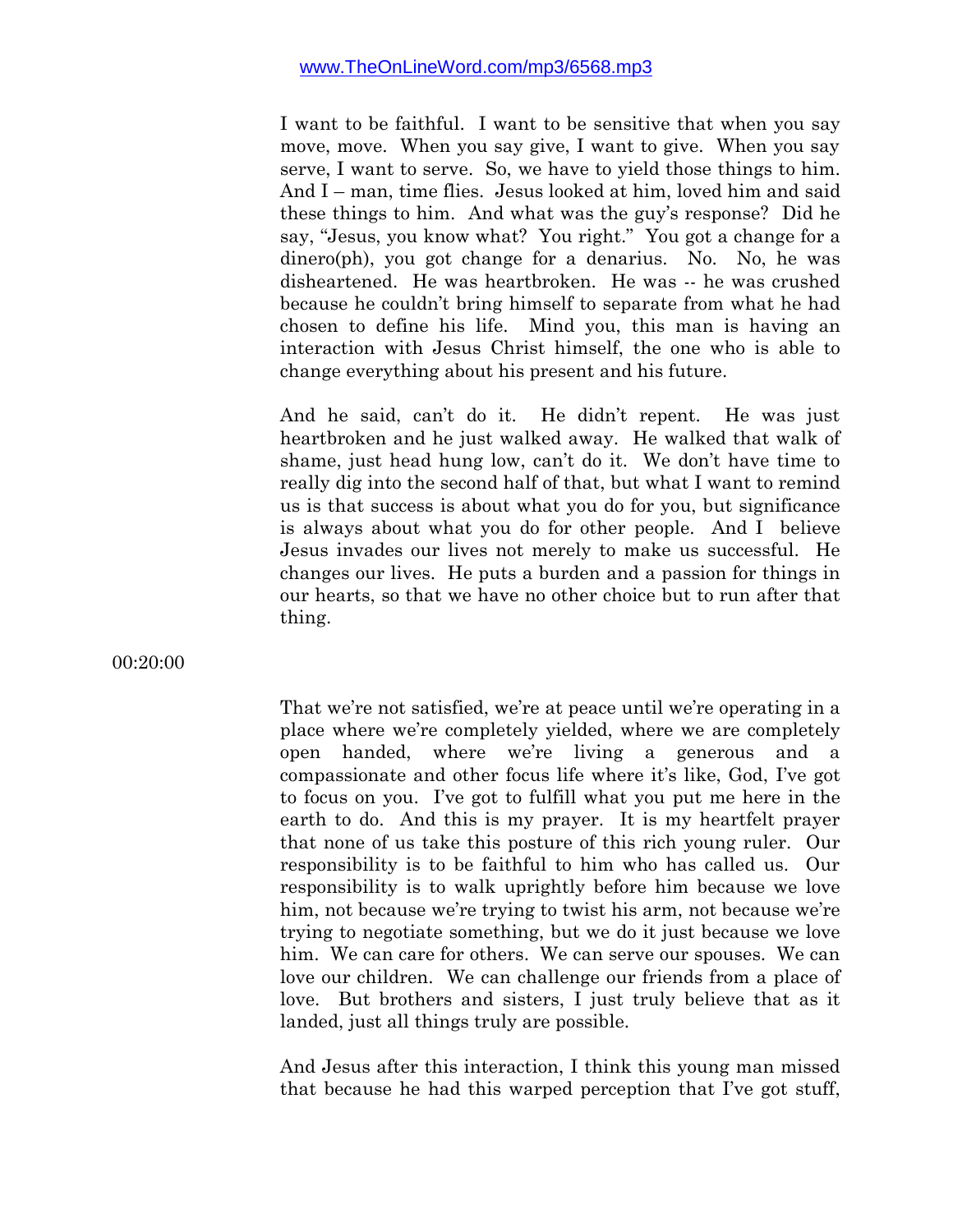I've got people, I got connections. I've got really independence from God. I'm good by all earthly standards. People look at me and they sing my praises and they cheer me on, but there's more to it. This guy and a lot of guys like him and a lot of ladies like him, are asking these same kind of questions. It might sound like, Jesus what must I do to inherit eternal life, but the real question that we're saying is, Jesus., can you help me find my significance? Can you help me not be defined by worldly standards or the opinions of people because I'm sure you all have heard, there are only three opinions that matter. Our opinion of God, God's opinion of us, and our opinion of ourselves. And God is saying, "Baby boy, I need you to grow up. Baby girl, I need you to mature and become the woman that I've destined you to be" because he reminds us, any sacrifice that we make for Jesus is never in vain. That's how he landed those verses that we read, but I want us to continue to fix our eyes. I want us to continue to maintain our gaze towards the one that called us. He's faithful, he doesn't change. He's the same. He desires good for his children.

And so Lord, I just want to say thank you. God, I want to thank you for just your loving kindness. Thank you for your patience towards us. Thank you for being full of mercy. Thank you for being full of grace. Thank you for being full of truth. And God, I pray for every person in this place tonight, every person that's joining us online, that we would come to gain our worth, that we will understand our value that is rooted in you and you alone And so God, I pray that you would give us the courage to strip away and bust up warped mindsets. I pray that you would give us the courage to walk boldly and confidently in the ways that you've shaped us and you've made us God. I thank you that you give us new mercies every single day. Great is your faithfulness. And God, I pray that you would help us to follow your example, to imitate you, to follow your lead, to be faithful as you are faithful, to be honest as you are honest, to be forgiving as you have forgiven us.

God, I pray that you would help us to be more gracious. Help us to be more loving. Help us to be more kind. Help us to be those who help to reconcile people back to you. God, I pray that you would help us to die(ph) ourselves, to help us to die to our selfish ways and our selfish Ambitions. God, that your spirit can flow through us. That when people see us, that they'll be drawn to your light, that they'll be attracted by your warmth God.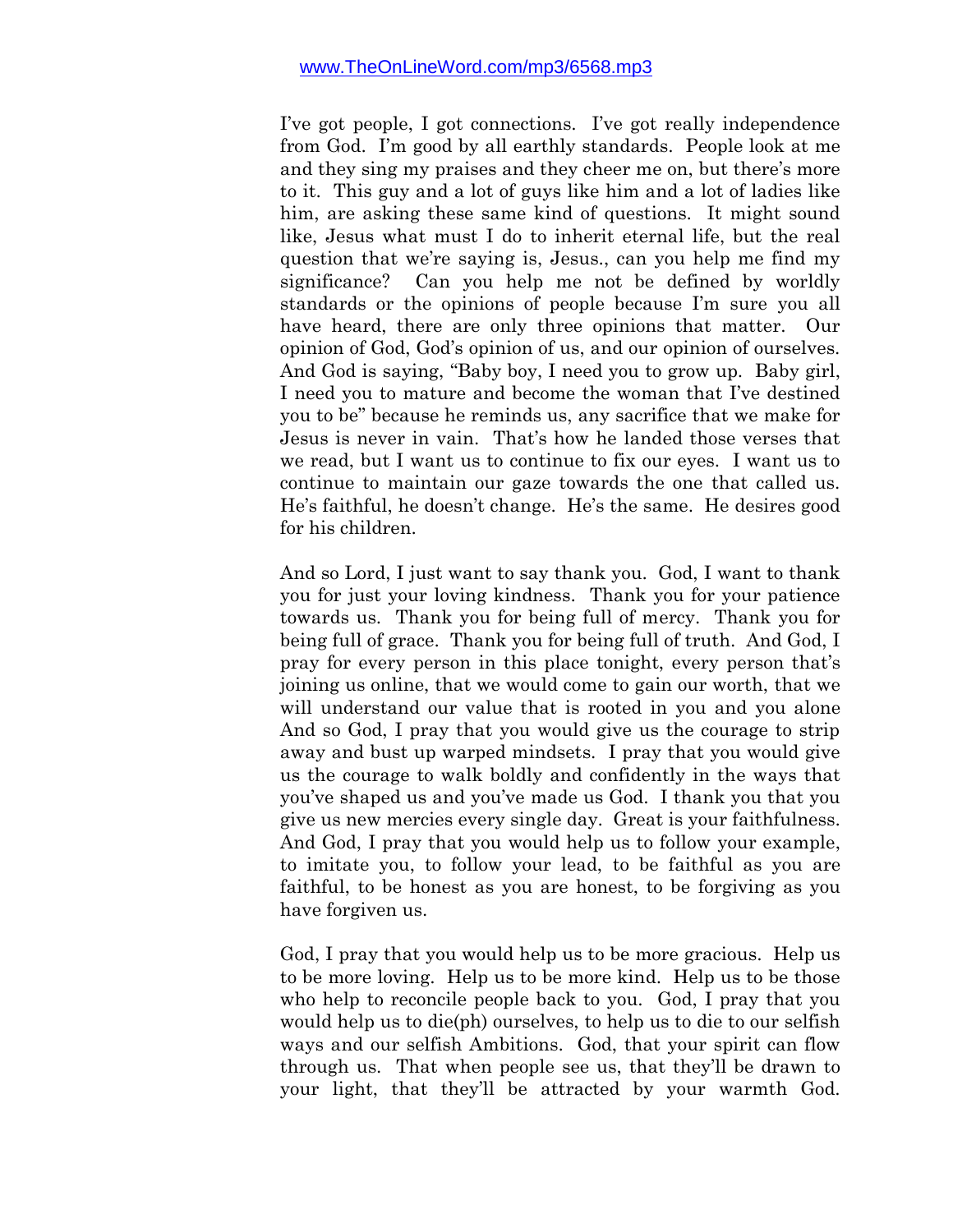Father, whether we've been walking you for all of our days or whether we're still figuring out exactly who you are, God I pray that each and every one of us will just have the boldness and the courage to just take one step, to take one step God. And God, day by day, decision by decision, moment by moment, that you would begin to shift something in our hearts. And I pray that we are not so discouraged that we walk away from you, but we understand that pruning is a part of your love towards us. So God, I pray that we'll continue to maintain a posture of humility. God, I pray that we will continue to seek you with all of our minds God.

00:25:01

Help us to behold your wonder and your majesty and your beauty and your glory and your splendor God. May we never grow comfortable that we fail to be amazed by the beauty of a sunrise and that you hang a sun in the sky, you hang a moon and you hang stars and you know each and every one of them by name. God, I pray that out of our love for you that it'll continue to lead us in the right way, in the right path. God, I pray that our affections will be for you. God, help us to love you more. Help us to, as my sister reminded us so beautifully during worship, help us to abide, help us to remain, help us to be rooted in, that you would sow something in our hearts that will grow fruit that will continue to feed generations to come. So God, we love you with all that we have. We're grateful for this time that you've given us God. God, I pray that the word that's been spoken will take root and bear much fruit in our hearts and in our lives. And we pray these things in the name of your Son, Jesus Christ. And every heart in agreement, say Amen, amen and amen. God bless your heart.

- Female: You are listening to brotheroftheword.com. This was the message titled, "The Right Posture" by Jason Thomas. This message is number 6568. That's 6568. To listen to thousands free messages or to send this message number 6568 to a friend, go to brothersoftheword.com.
- Male: If this message has been a blessing to you, and you would like to help support this ministry, go to iwanttogive.com. That's iwantogive.com.